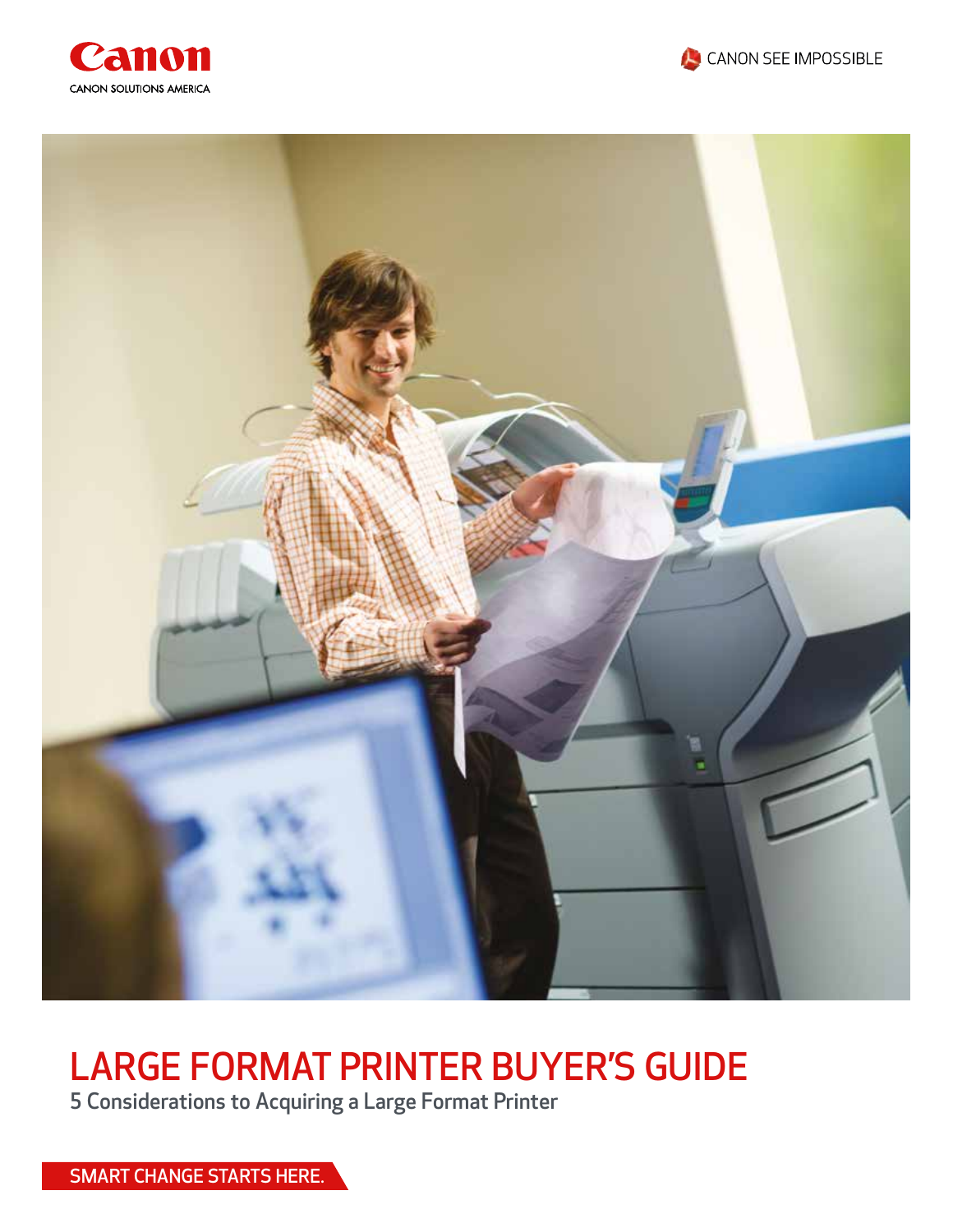

## LARGE FORMAT PRINTER KEY POINTS TO CONSIDER

If you're planning to purchase a large format printer/plotter sometime in the near future, you've come to the right place. Even though on the surface a large format printer may seem more complicated than your small office printer, it really isn't. Many of the same factors you considered when buying your office printer apply to a large format printer.

The goal of this guide is to help you understand 5 key but simple considerations to look at when selecting a new large format printer.

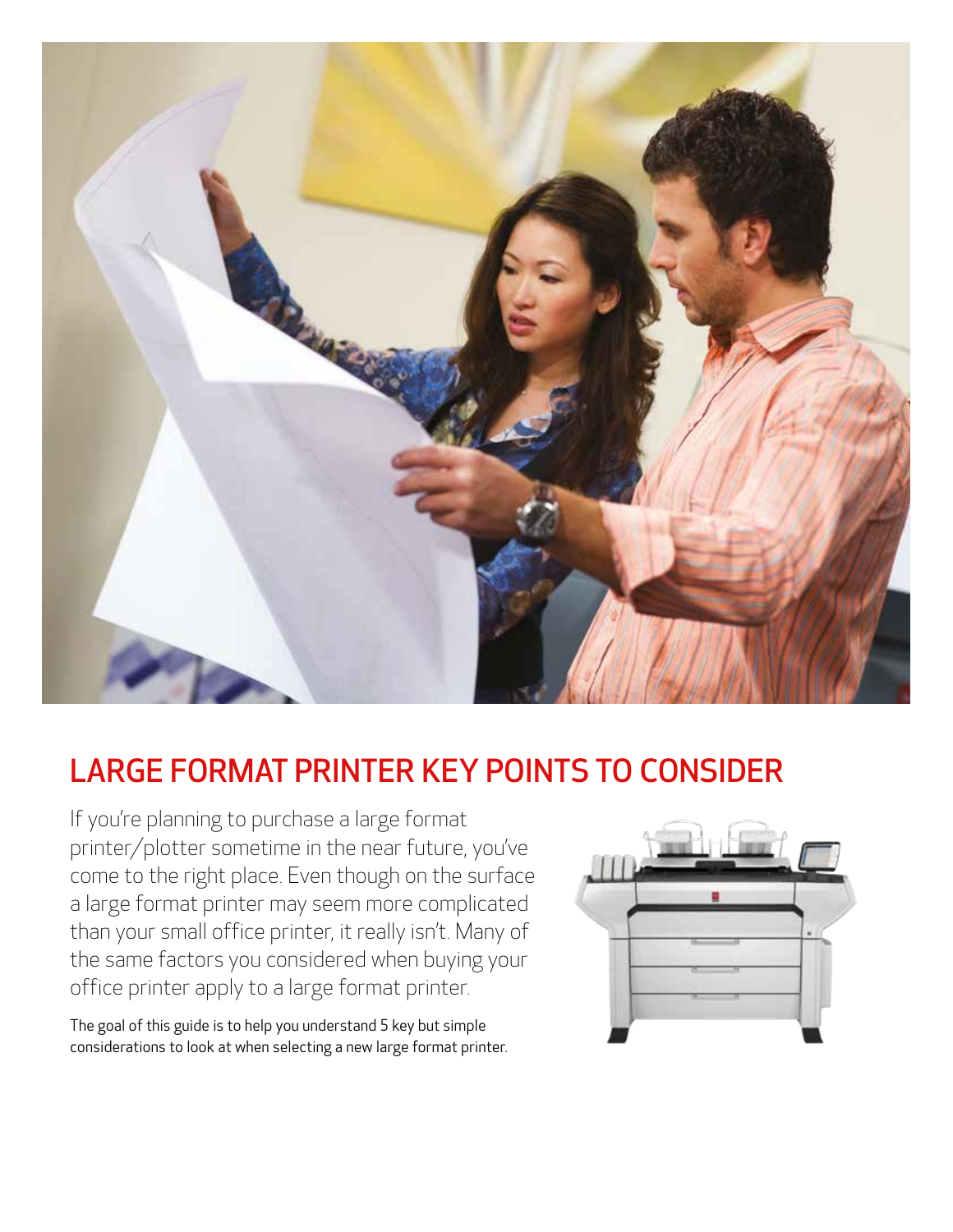## There are 5 considerations when buying a large format printer:

- 1. Types of large format printers: With so many types of large format printers, we'll narrow the choices down to a few.
- 2. Monochrome or color: Color is not as expensive as you think.
- **3.** Costs: Is it cheaper to outsource large format printing or buy a printer to print in-house?
- 4. Speed and performance: A printer's rated speed on a spec sheet can be a lot different from the time it takes to click print and have the drawing in hand.
- 5. Image quality: Is a higher dpi always better?



## 1. Types of large format printers

Large format printers generally come in one of two configurations: printer only or multifunction. Printer only configurations are just that; they print digital files either submitted from a user's desktop, from a history queue located on the printer's controller, or from a USB drive.

Multifunction devices are printers that also come with a scanner and are available in one of two configurations; those with the scanner mounted on top of the printer and commonly referred to as single footprint devices, or stand alone scanners which are separate devices that sit adjacent to the printer. Single footprint devices are smaller than their dual footprint counterparts, so consider these if your office space is tight. If you're not tight on space a standalone scanner may be a better choice, since a user may scan documents without getting in the way of someone else using the printer.

The additional scanner can be used to:

- Create copies from physical drawings. A common application is making copies of field mark-up drawings.
- Scan files to a digital folder destination in a variety of file formats including PDF so they can be referenced and shared with others in a digital format.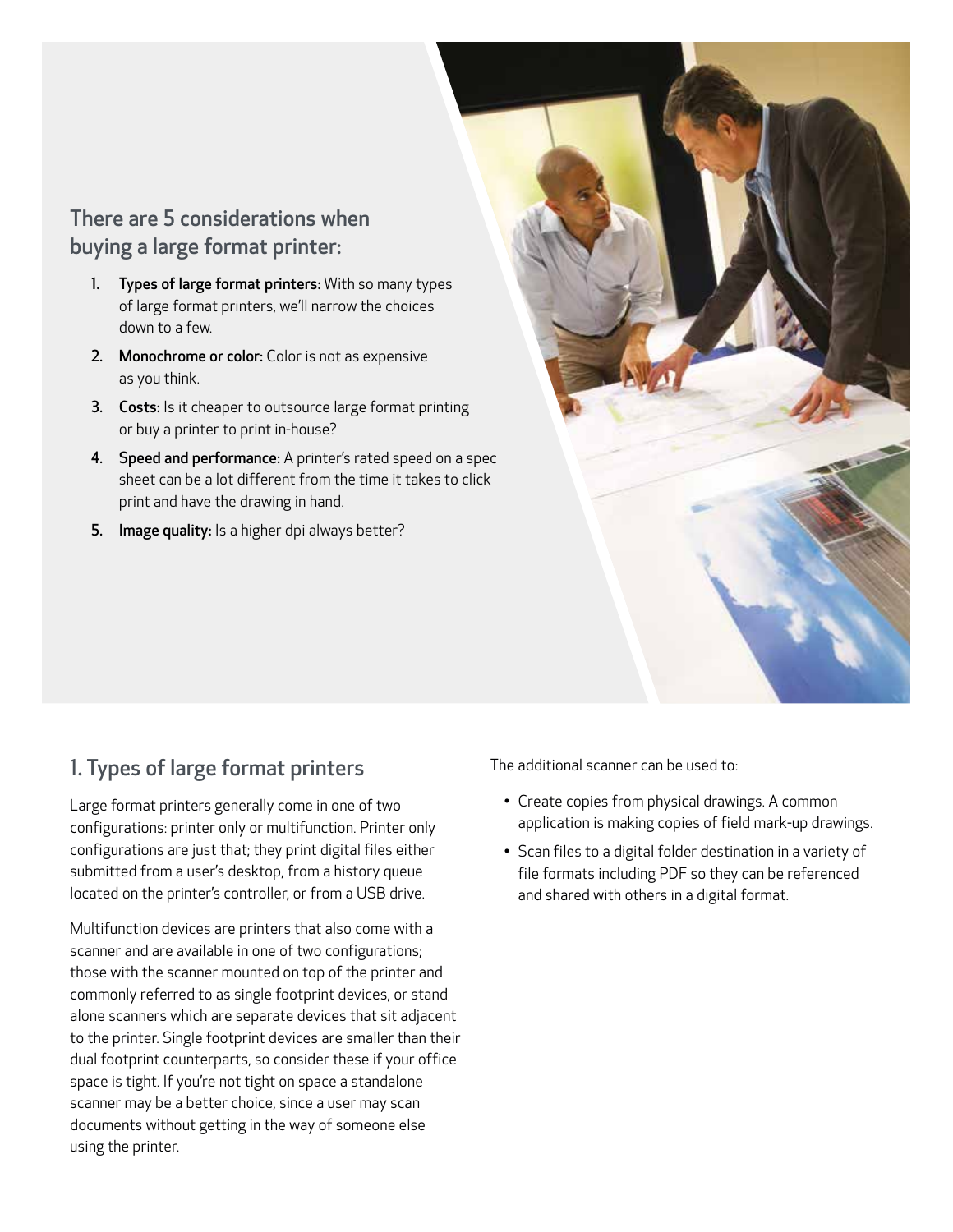

#### 2. Monochrome or color

Just like the home office printer, large format printers provide the ability to print in monochrome, color, or both. If you primarily print 4-color graphics, posters, photos, or color construction documents, a color printer is a must. Same goes for monochrome if you're printing only monochrome CAD drawings.

However, if you print a combination of monochrome and color, such as architectural drawings that combine colorful images with line drawings or simple line drawings with a combination of monochrome and color lines, then your choice becomes a little more difficult; should you own a monochrome and a color printer or just a color printer? At lower print volumes, most color printer output costs will be the same for monochrome and color printing. It's only when you get to larger volumes that you really need to look at specializing and having two printers instead of one. Like your office printer, think of your color large format printer as a monochrome printer that also prints color.

Color printers typically use inkjet technology and range from small, inexpensive consumer models to large, more expensive machines used in a business environment. They are constructed with print heads and a series of nozzles to spray drops of ink onto paper. Inkjet printers use cartridgebased aqueous inks consisting of a mixture of water, dyes, or pigments. These ink cartridges can be expensive and the output is difficult to control on the surface of the media, often requiring specially coated media. While coated media helps to provide crisp quality images, it requires extra time to dry before prints can be used, doesn't lend itself to stacking, and may curl. However, there is dry toner color technology available today capable of printing on traditional bond paper. This technology provides the benefits of toner printing (for example, no drying time, stackable prints, and no paper curling), and the color quality benefits of inkjet printing.

#### 3. Costs

In business, a key to success is effective control over expenses, no matter how big or small the organization. One area that often gets overlooked is the cost of printing large format technical documents. Because these documents are a critical part of Design and Construction firms, one consideration is whether you should print your large format documents in-house or outsource them.

There is no clear-cut answer because it depends on a number of factors. For example, if you consider just the drawing costs as measured in cost per square foot, it's generally less expensive to print in-house. Recent customer data shows it is not unusual to save 46% or more on your outsourced large format printing costs when printing in-house.

Since it's difficult to recommend which approach is best, we've outlined some pros and cons to consider.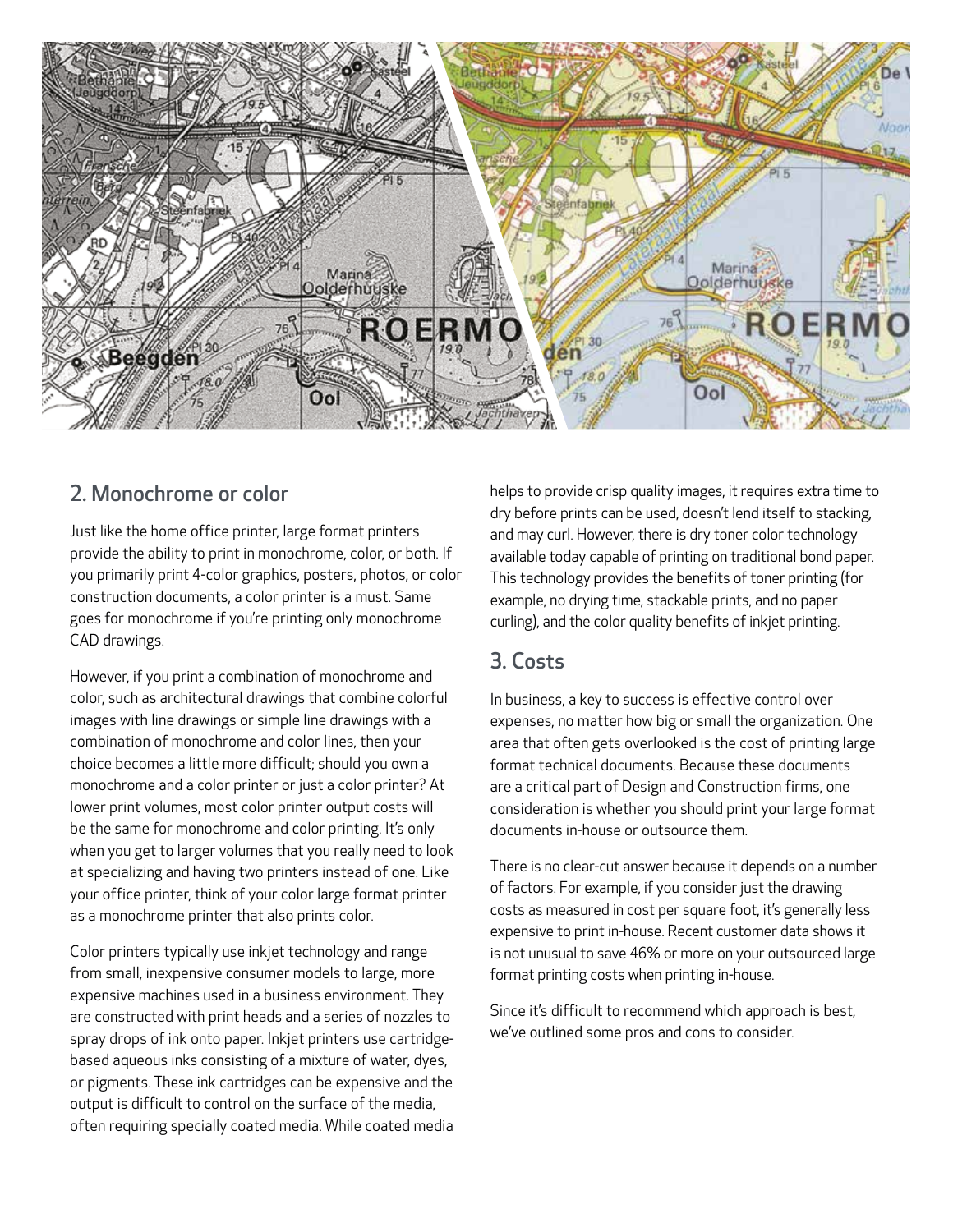| <b>Outsourced Printing Pros</b>                                                                                                                                                                                                                          | <b>Outsourced Printing Cons</b>                                                                                                                                                                  |
|----------------------------------------------------------------------------------------------------------------------------------------------------------------------------------------------------------------------------------------------------------|--------------------------------------------------------------------------------------------------------------------------------------------------------------------------------------------------|
| No printer acquisition cost or maintenance fees.                                                                                                                                                                                                         | Outsourced printing in general tends to cost more because<br>of the smaller print quantities and paying a third-party<br>vendor markup.                                                          |
|                                                                                                                                                                                                                                                          | Outsourcing can be complicated and require management<br>of your vendors:                                                                                                                        |
| Free up capital to be used in other areas of the business.                                                                                                                                                                                               | • Is your vendor giving you the best price?<br>• Is the quality meeting your requirements?<br>• If not, what recourse do you have?<br>• Do you have the internal resources to manage the vendor? |
|                                                                                                                                                                                                                                                          | You may have to pay for document shipping costs:                                                                                                                                                 |
| Print and pay for only what you use, but you may have to<br>order excess prints that get thrown away.                                                                                                                                                    | • Because of paper weights, this can be expensive.<br>• What is then the real cost of the outsourced print?                                                                                      |
|                                                                                                                                                                                                                                                          | If scans are ever required, this can mean additional cost.                                                                                                                                       |
| <b>In-house Printing Pros</b>                                                                                                                                                                                                                            | <b>In-house Printing Cons</b>                                                                                                                                                                    |
| Because large format documents for an AEC organization are<br>mission critical, control over quality is very important. Large<br>format printing is not the same as making office copies.<br>Sometimes this quality assurance can only be done in house. | Device acquisition cost (purchase or lease).                                                                                                                                                     |
| In-house printing in general tends to cost less because you<br>are able to control what you print, and how it is printed, to<br>help keep costs as low as possible.                                                                                      | Device maintenance and upkeep cost.                                                                                                                                                              |
| Print only what you need and stop paying for excess that you<br>might not need, or don't ever use and end up throwing away.                                                                                                                              | Cost of supplies (toner and inks).                                                                                                                                                               |
| Better manage your time by printing on your own schedule<br>and meeting demanding deadlines.                                                                                                                                                             | Potential headache factor. Installation, maintenance,<br>application compatibility, and lost productivity.                                                                                       |
| Have more flexibility and make small unplanned print runs:                                                                                                                                                                                               |                                                                                                                                                                                                  |
| • Don't worry about planning and preparing to outsource<br>large jobs.<br>• Better manage schedule and peak printing<br>requirements with the ability to print on your terms.                                                                            | Future technology upgrade costs (computer workstations,<br>servers, and software).                                                                                                               |
| Flexibility to provide document scanning when needed.<br>Many printers today have the option to add an integrated<br>color scanner.                                                                                                                      | Opportunity cost of the facilities space used to place<br>the printer.                                                                                                                           |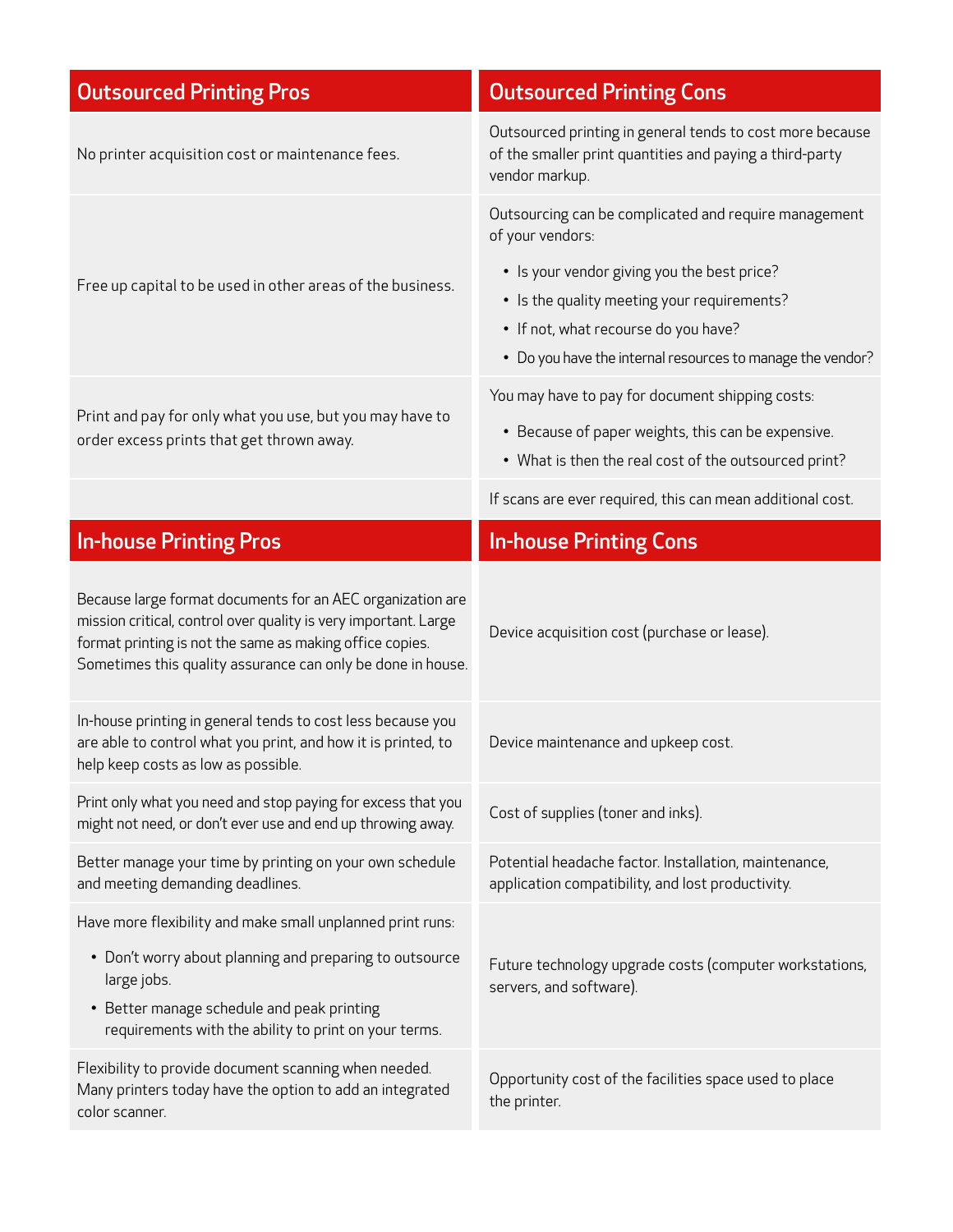

### 4. Speed and performance

Don't evaluate a printer just by the numbers. Most comparably priced models will have almost identical speed specifications; however, their productivity may vary substantially. What this means is that when you calculate the amount of time it takes for the printer to warm up, the time it takes the printer to physically output a document, and then the time spent to retrieve, collate, and handle the paper, a printer that is specified to print four D-size pages per minute (ppm) may output substantially fewer documents when you consider all the above added productivity factors.

Printers are rated to output a designated number of D-size (24" x 36") pages per minute. Output will range from 1–2 ppm in the low-volume segment, 4 – 9 ppm in the mid-volume segment, and 10 – 20 ppm in the high-volume segment. These speeds represent the physical speed of the print engine. You should also consider what the printout time is when printing from sleep mode. Some printers take less than a minute to wake up and print while others take 3-4 minutes. This is an important factor to consider since most office printers sit idle for the majority of the day, so you don't want to wait at the printer once you've sent your documents.

## 5. Image quality

When you think about large format printers and image quality, the first thing that springs to mind is resolution, which is expressed in dpi (dots per inch). However, the higher the resolution does not necessarily always mean the best quality. Compare it to digital cameras; more megapixels are not always better, since the way in which a camera processes and interpolates data will impact the quality. The same applies to large format printers; the way they interpret the data is as important as the print technology itself.

When printing technical construction drawings, it is essential that dotted, fine lines are printed clearly. You don't want to lose information. Losing a dotted line that represents electrical wiring or a supporting wall at a construction site can have catastrophic consequences. Also, when you are presenting design concepts, images speak louder than words. Insufficient print quality may lead to losing a bid or a contract. Meaning, insufficient image quality may impact your bottom line.

For monochrome large format printers, no matter what media you use, the print quality is more or less the same. When using a color inkjet printer however, quality can vary tremendously depending on your media selection. When printing on glossy or photo paper versus bond paper, differences can occur in color output and quality of thin and fine lines.

The best way to objectively judge image quality is to see it for yourself. Take some of your typical files to a sales demonstration and have them printed out. Make sure when comparing image quality that the prints are made on the same material using the same quality and output settings. Base the quality decisions on the aspects of the output that are most important to you.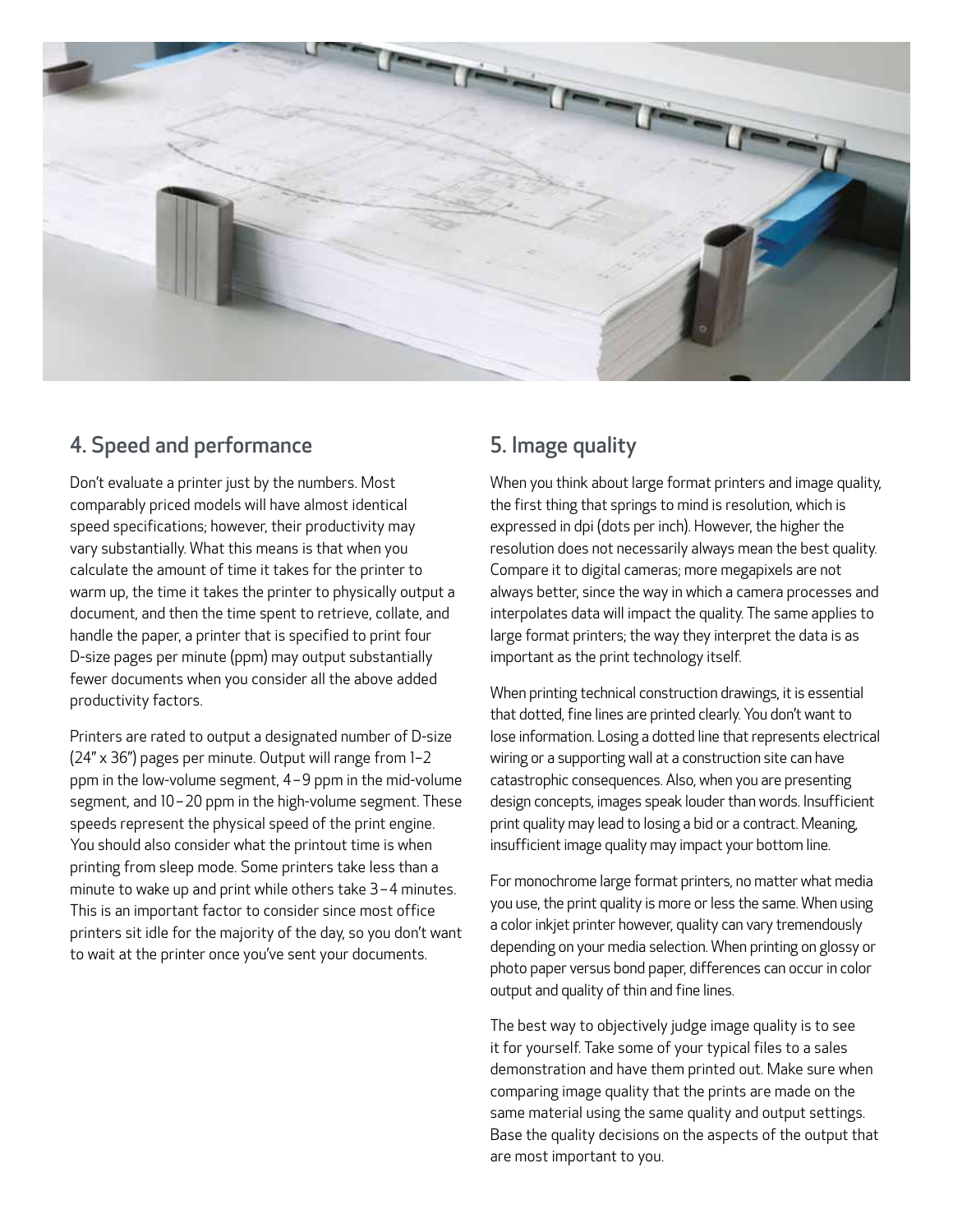

## EXPLORING 5 MAIN KEY POINTS

When looking to acquire a large format printer that meets your business needs, you have many factors to consider prior to making an investment; however, this doesn't have to be complex if you know what key pieces of information to consider. There is no such thing as a one-size-fits-all solution. Taking a little extra time to learn about the main functionality offered by a large format printer, along with your key functional requirements, will help you decide which printer best compliments your business while providing a competitive edge.

## The main points to consider again are:

Large Format Printer Types: Choose a printer only or a multifunctional device with a scanner.

Monochrome or Color: Color enabled inkjet printers that let you print color and monochrome all in one or monochrome only devices.

Costs: Printing in-house is less expensive than you may think and provides excellent cost reduction opportunities with the right mix of print volumes and applications.

Speed and Performance: Look beyond a printer's rated speed and consider other productivity enhancing features.

Image Quality: All dpi ratings are not always the same, so look closely at your application requirements and test the printer's output.

Next time you are searching for the optimal large format printer specifically geared for your business needs, turning to this 5-step guide will help you to navigate through your buying decision quickly and easily, leaving you with a productive and efficient large format printer and a step ahead of the competition.